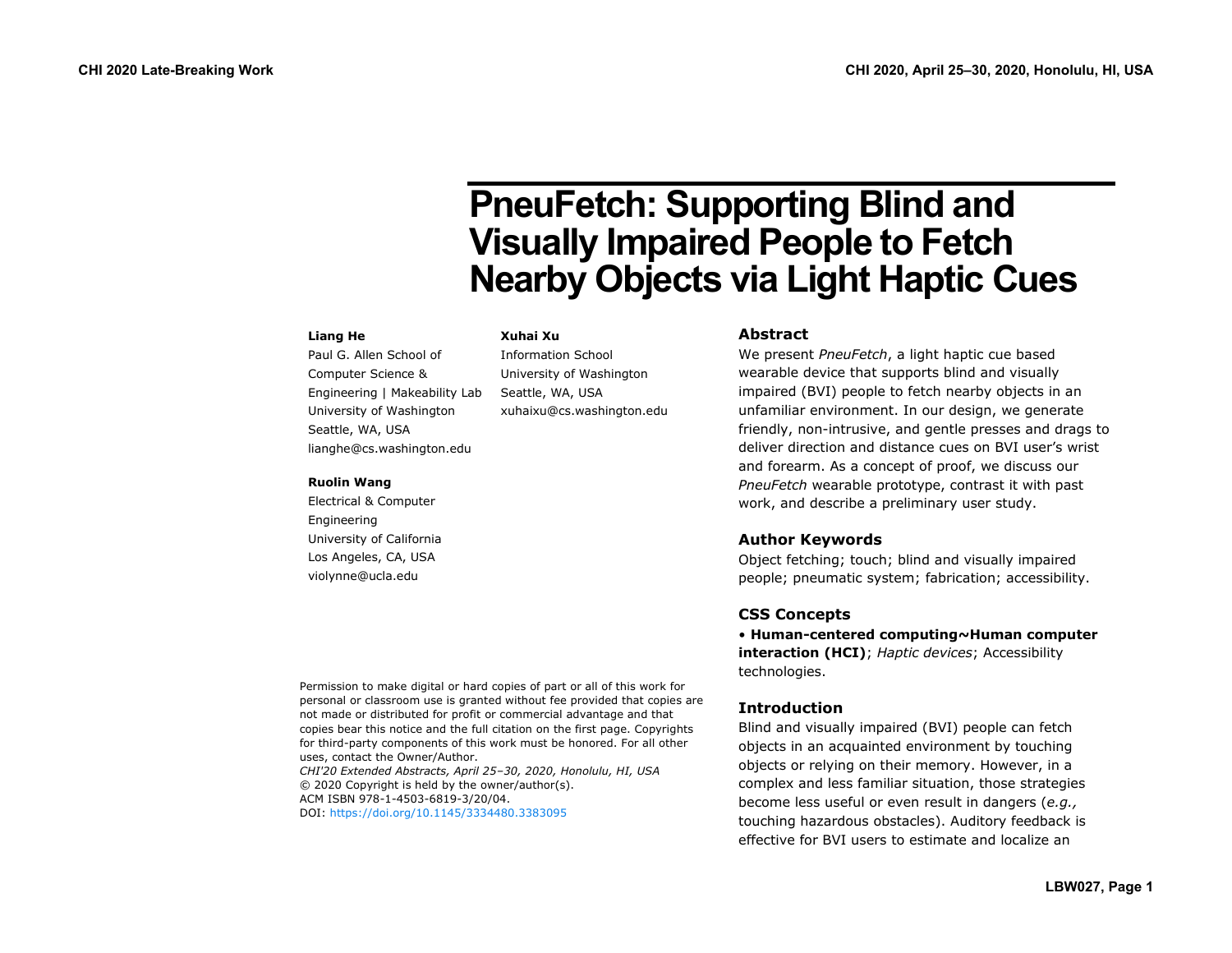

Figure 1: *PneuFetch* helps BVI people fetch nearby objects in three example scenarios: (A) a 2 dimensional exploration on a desk; (B) a 2.5dimensional searching on a dining table; and (C) a refrigerator that provides a 3-dimensional space in a refrigerator. (A) also shows how our envisioned object localization mechanism works with the haptic wearable device for object fetching.

object is in a 2D surface [1, 6, 7], but requires more verbal articulation and becomes error-prone in a complex environment. Recently, haptic feedback is used for indicating spatial information, including: vibromotor feedback [9, 14, 28], mechanotactile mechanisms [5, 12], touch feedback [10], and air vortex [29]. However, they either provide navigation guidance on a simple flat surface or simulate directional cues for an immersive experience. In this paper, we explore light touch haptic guidance for nearby object fetching in complex or less familiar environment (Figure 1A-C).

Informed by an informative survey with 19 BVI respondents, we extend *PneuHaptic* [10] by creating a touch based wearable device for BVI people to fetch nearby objects. The prototype simulates presses around the wrist and drags on the forearm as direction and distance cues for the BVI user to explore the surrounding environment. The wearable prototype has three parts: a three-node pneumatically controlled wristband that generates *up*, *down*, *right*, *left* directional cues, a servo controlled forearm attachment mechanism that generates *forward* and *backward* drag cues, and a separate armband that hosts all the electronics and the circuit. We validate the potential of our approach through a preliminary user study.

To build an overall system, knowing "where to fetch" (*i.e.,* object localization) is also a critical part (Figure 1A) and it has been studied in previous research [2, 25], we see haptic guidance for BVI people to fetch objects as an important open research field. In our future work, we propose to incorporate computer vision-based method to enable the functionality of object localization for a complete system.

Our contributions include: (i) an informative survey to understand what haptic feedback is preferred by BVI people for fetching nearby objects; (ii) a wearable prototype to deliver on-body touch guidance; and (iii) a preliminary user study to validate the feasibility of our approach.

# **Related Work**

Our work builds on research in the field of on-body haptic and tactile feedback and haptic assistive technology for BVI people.

# *On-body Haptic and Tactile Feedback*

Researchers have explored a number of techniques that generate on-body interaction [8, 30, 31], as well as tactile and haptic feedback, such as physical and vibro-motor [14, 26], mechanical tactor [5, 13, 15,16], electrical muscle stimulation (EMS) [22, 23, 27], shape memory alloy (SMA) [12], pneumatic [3, 10, 32], 3D-printed tactile cues [18, 11], and thermal haptic [24]. *Tactile Brush* [14], for example, varied frequency, intensity, velocity and direction of tactile motion to simulate smooth moving strokes on human back. *Impacto* [22] rendered haptic sensation of hitting or being hit in virtual reality using EMS. These vibration/motion and EMS based haptic impulses produce high frequency movements, which could raise negative responses after lengthy exposure [19]. Compared with SMA and thermal property-based haptics, custom mechanical mechanisms offer a more reliable control and still work without the direct contact with the skin. For example, *Frictio* [13] supported custom program and control to generate expressive force feedback around the finger in a ring-like enclosure. Finally, unlike vibrationbased designs, pneumatically controlled haptic feedback offers gentle and continuous force. For example, *PneuHaptic* [10], the closest to our work, stimulated soft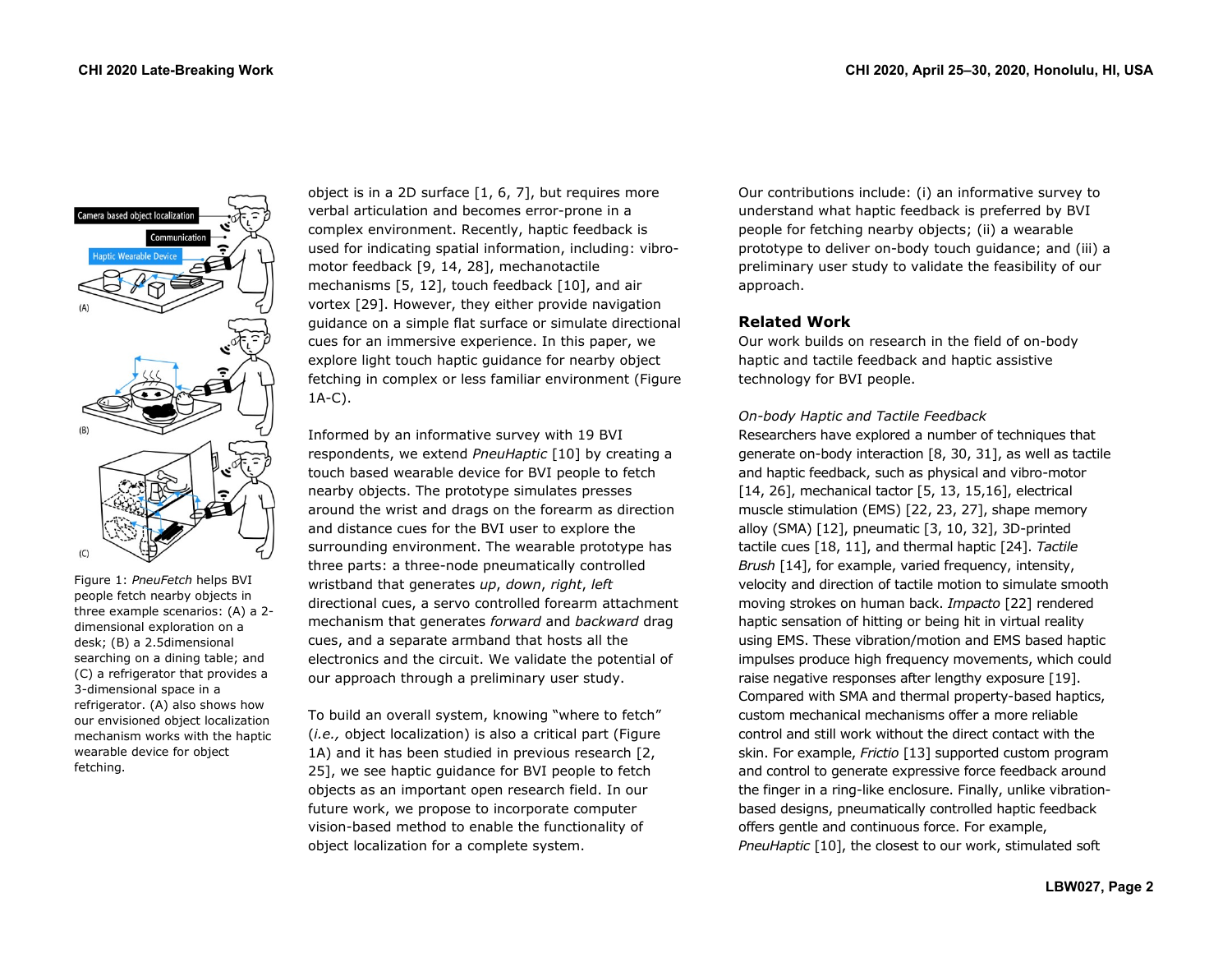touches around the forearm for notification, navigation, and motion. Our wearable prototype combines both pneumatically actuated designs and mechanically controlled tactors to simulate a circumstance where a sighted assistant pokes the BVI user's wrist or drags the forearm toward the target object.

*Haptic Assistive Technology for BVI People* Haptic guidance, as an alternative to visual feedback, have been explored for people with visual impairment to understand directions [9, 10] and learn unfamiliar environment [17, 20, 21]. For example, in a comparison study that examined how motors vibrating around the wrist affected the haptics as a directional hand guide, Hong *et al.* found that it was easier for participants to identify the direction when fewer motors were distributed around the wrist and single motor vibrated [9]. We adapted the similar design in our pneumatic wristband with only three air actuators. Since we aim to assist BVI people to fetch objects in an unfamiliar environment, we learned that acquainting BVI users with the unknown environment is cognitively costly and provided haptics are easy to perceive from [17, 20, 21]. In our design, we provide direct haptic feedback that contains only direction and distance cues without enforcing the user to learn the environment.

## **Haptic Feedback for Nearby Object Fetching**

To understand how BVI people fetch nearby objects and inform our prototype design, we developed a survey eliciting preferred haptic feedback to indicate direction and distance. The survey included 8 questions divided into: (1) demographics—gender, age, visual impairment, *etc.*, (2) haptic feedback type—vibration, touch, and electrical stimulus, (3) on-body positions to provide directional haptic feedback, and (4) haptic cues

to indicate the proximity of the target object. The survey was distributed online and 19 volunteers from a school for the blind completed our survey. Further, we invited two participants to explain their answers orally. All the volunteers have experience with vibration haptics and 17 know other types of haptic feedback (*i.e.,* touch and EMS). Volunteers were compensated \$2. Below, we characterize the participants and present our findings in detail.

**Participants.** Our survey resulted in the following demographic breakdown: (1) 6 female, 1 unknown, and 12 male; (2) 79% younger adults (30 yrs and below) and only one older adult (60 yrs and up); (3) 2 are lefthanded; (4) 17 have college or higher degrees; (4) 16 blind and 3 have low vision.

**Haptic Feedback and Design.** Vibration and touch are the two most favored. While vibration is the most common haptic feedback used by BVI users (*e.g.,* on mobile phones), touch, explained and demonstrated during the interview, was reported more acceptable and less intrusive when applied directly to skin. As a result, we built our wearable prototype to deliver on-skin touch cues. For the best location to provide touch feedback, wrist was most favored, followed by forearm and finger. However, from our interview, we found that fingers might be interruptive as BVI people recognize objects by finger touching. We thus provide 6-axial directional touch cues around the wrist and on the forearm in our prototype design. In our device, we can also simulate proximity information by controlling both touch duration (how fast a repeating touch occurs) and power (how strong the touch is applied), which are suggested in the survey and interviews.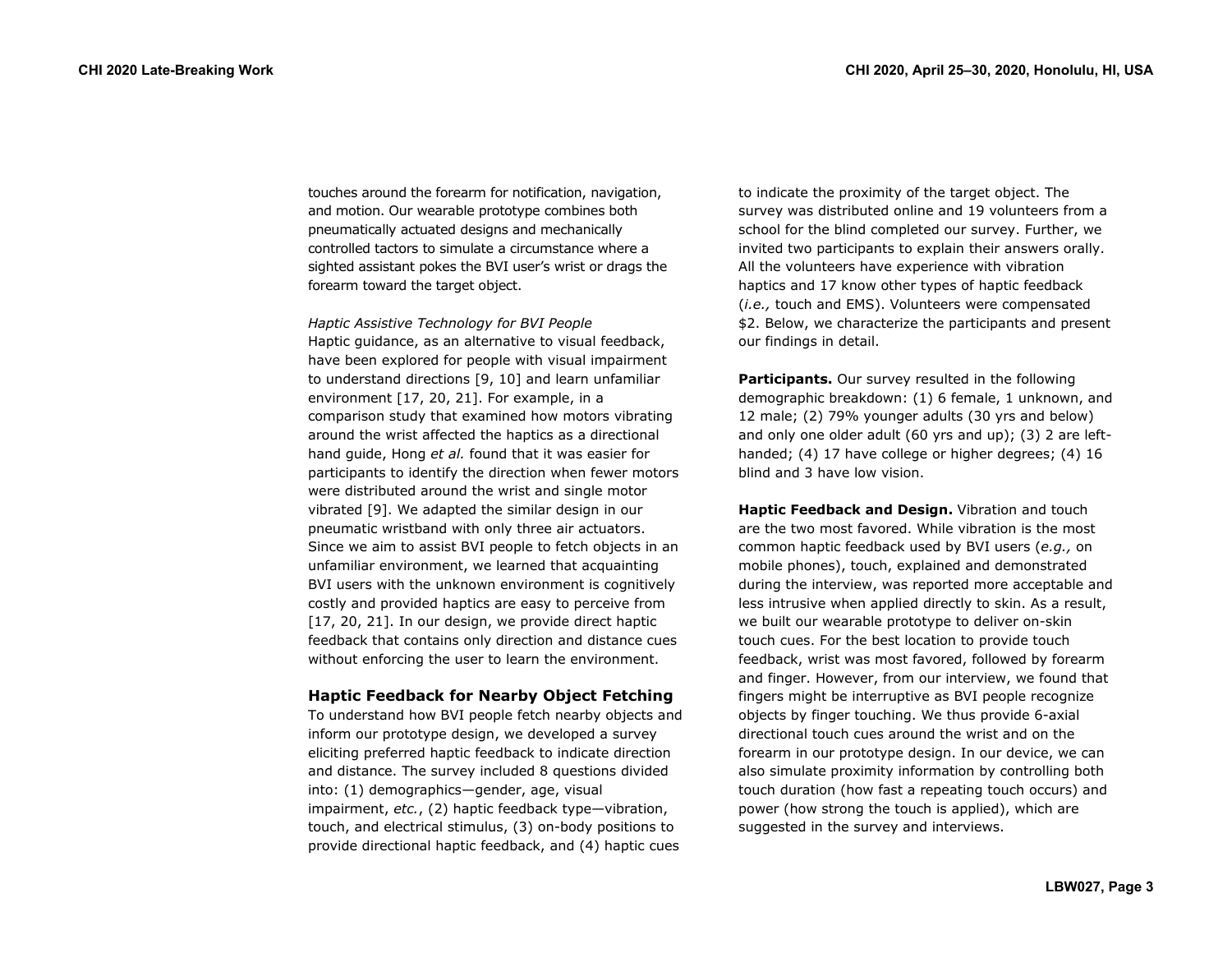







Figure 2: (A) *PneuFetch* wearable device overview; (B) four presses around the wrist indicate directions and the chambers in the red circles chambers swell; (C) three touch frequencies and strengths are used to indicate the proximity. Here, the *downward*  cue is shown as an example; and (D) two drags on the forearm using the same frequency and strength pattern indicate the proximity.

# **PneuFetch Wearable Design**

Informed by the survey and interviews, we created *PneuFetch*—a wearable device that delivers light haptic cues around the wrist and on the forearm for BVI people to fetch nearby objects (Figure 2A). By pressing on the wrist and dragging on the forearm, our device indicates the direction toward the target object. The user is also alerted with the proximity of the object via provided haptic touch frequency and strength.

# *Haptic Touch Cues Design*

To enable BVI people to locate and fetch objects in complex environment (Figure 1), we create a set of haptic touch cues by pressing and dragging skin to indicate the direction toward and the proximity of the target object. For directional cues, we simulate presses around the wrist (Figure 2B) to indicate *upward*, *downward*, *to the left*, and *to the right*, and drags on the forearm to indicate *forward* and *backward* (Figure 2D). With these gentle presses and drags, the BVI user can explore the space in 6-axial directions. We use only three touch contacts around the wrist to provide equivalent four directional cues because attaching additional components beneath the arm might intrude in external surface and result in worse comfortability. For proximity estimates, we program the duration and power of presses and drags—shorter and lighter touch indicates a closer proximity of the target, and vice versa: see Figure 2C and our supplementary Video Figure. The current prototype provides three proximity levels: far (30cm and up), closer (between 5cm and 30cm), and nearby (5cm and below).

# *Hardware Implementation*

The *PneuFetch* wearable prototype is composed of three parts (Figure 2A): a pneumatic wristband, a

mechanical arm-dragging mechanism, and a control armband. The wristband and arm-dragging mechanism are dynamically controlled by the control armband to generate presses and drags. Using elastic bands to connect all these three parts, we can easily calibrate the positions of air nodes around the wrist and the servo tips on the forearm.

**Pneumatic Wristband.** Three pneumatically actuated nodes are distributed and fixed at the top, right, and left of the wrist through adjustable elastic bands (Figure 2A), which fits in the wrist of any size. Each node consists of an *air chamber* that is cast in silicone in a semi-sphere and encapsulates an air pocket with one hole for air inflation and deflation, and a *rigid 3Dprinted socket* that holds the chamber in place and constrains the expansion of the silicone chamber.

**Mechanical Forearm Attachment Mechanism.** To create dragging cues on the forearm, we attach two 3D-printed shafts with soft silicone-made tips to a servo (Figure 2A&D). When the servo is programmed to rotate, the silicone tips touch the skin and slide in one direction, creating directional pulling force.

**Control Armband.** Three air chambers on the pneumatic wristband are connected to a miniature air pump (KOGE, KPV 14A) via soft plastic tubes and four normally open solenoid valves, which controls the air flow for chamber inflation and deflation. The pump, solenoid valves, the servo are controlled by an UNO Arduino board. In addition, we use a pair of nRF24L01 modules to establish a wireless communication between the wearable prototype and a laptop (Apple Mackbook Pro). Figure 2A shows all electronics (*e.g.,* transistors, batteries, *etc.*) installed on a black elastic band.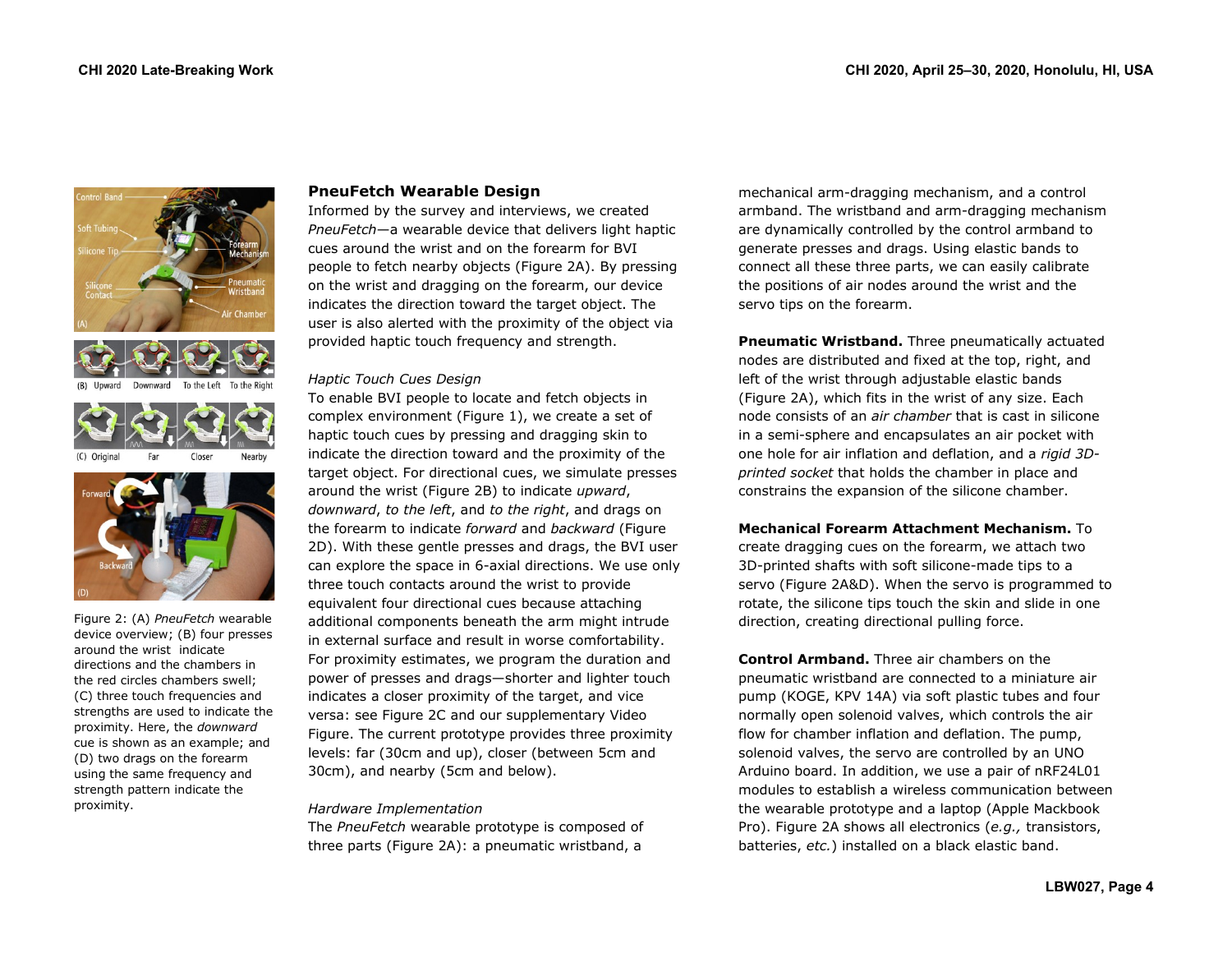## *Software Control*

The inflation and deflation of all the air actuators and the rotation of the servo are controlled through an Arduino program. Based on the three proximity levels, the air chambers swell and restore for 450ms (far), 300ms (closer), and 150ms (nearby) or the servo rotates by clockwise 20° or counter-clockwise 20° three times at an interval of 480ms (far), 240ms (closer), and 160ms (nearby). Obviously, when the object is closer, the presses and drags act faster and less strong. While capturing the object location is not included in our current system, we manually send direction and distance commands from the Arduino Serial Monitor on the laptop to the microcontroller on the control armband via wireless communication.

# **Preliminary User Study**

To examine how BVI people respond to our wearable prototype, we conducted a preliminary user study with a congenitally blind massage therapist (age 41; female). We investigated how BVI people reacted to our wearable device, the thoughts on the light touch feedback, and how the wearable device assists them with object fetching tasks.

### *Methods*

The study began with a semi-structured interview on the experience of fetching objects in a familiar and unfamiliar environment. Then, the participant was asked to complete three object fetching tasks: (1) fetching a book next to a cutter on a desk (2D); (2) fetching a dish over a bowl of soup on a dining table (2.5D); and (3) fetching a frozen meat in the bottom cubby of a refrigerator without touching exposed jelly and meat (3D). All tasks were set up in a room with which the participant was not familiar. An experimenter performed a Wizard of Oz [4] by manually sending direction and distance commands on a laptop at an interval of 5 seconds. Finally, the participant was also asked to share their personal feelings and thoughts regarding usability with us in a post-study interview. We analyzed our data based on the participant's answers and notes.

## *Results*

The participant completed all three tasks without sighted assistance. Longer completion time was recorded as the situation became more complex: 7.6s for task1, 12.4s for task2, and 20s for task3. From the analysis, we summarize the results in the following three themes.

**Direction and Distance Cues.** Based on the responses of the participant, the presses and drags could deliver clear directional hints throughout all three tasks. She stated: *"It feels like someone holds my arm and tells me where to go".* However, she expressed confusion about the transient impulse caused by the deflation of the air flow in the air chambers: *"at beginning I feel the press from the top and the right [for 'to the left' command], but why there is a slight tap on the left after those three presses".* The drags on the forearm worked thoroughly. As for the distance cues, the participant preferred the press and drag frequency: *"Oh I don't feel any difference of how hard it touches me, but I know I am almost there when it touches me faster".* She also suggested the user could potentially benefit from more proximity ranges because she stayed in one range for most of the time in the tasks.

**Touching Objects.** From the pre-study interview and all the tasks, we found that the participant touched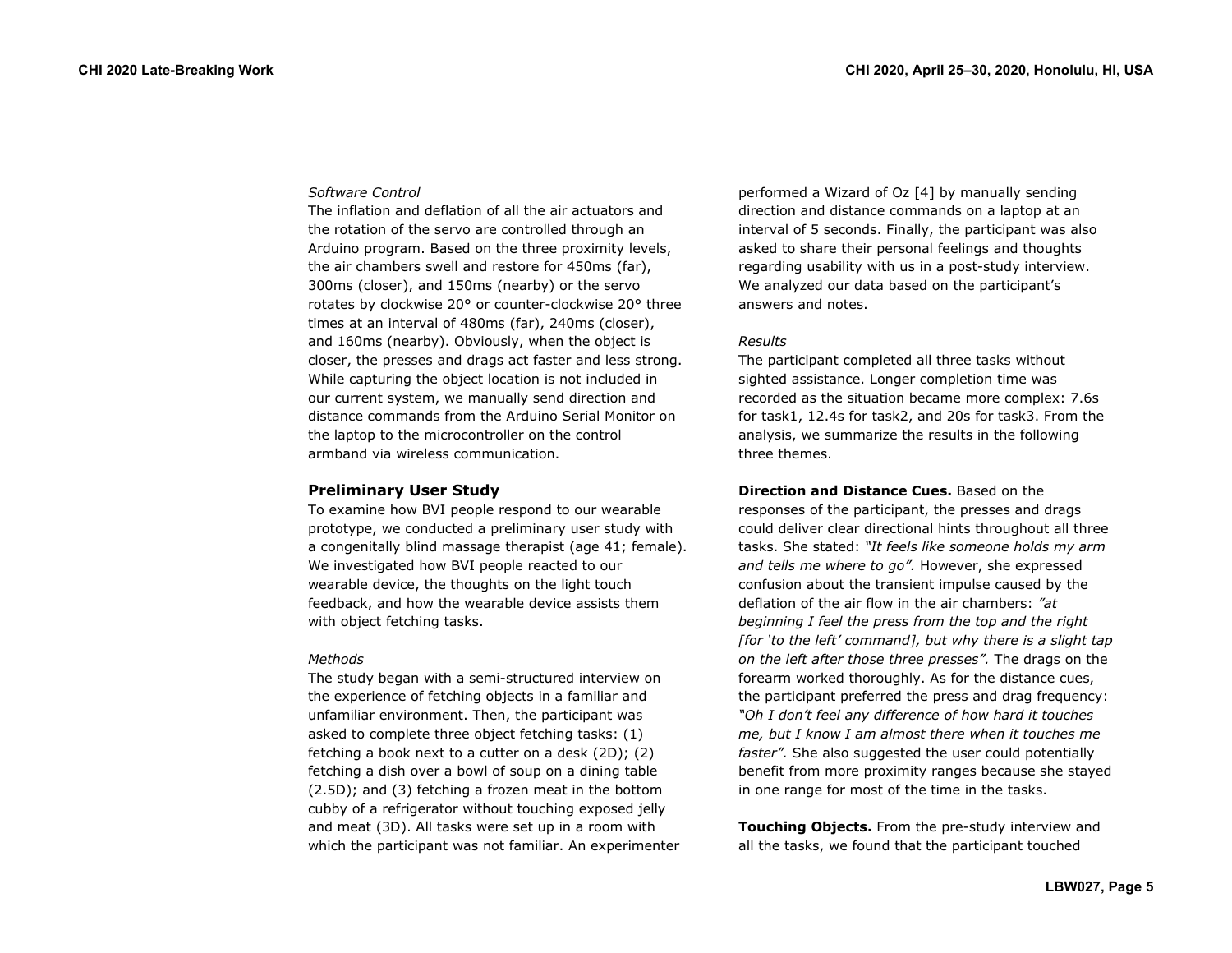objects very often regardless of the haptic feedback. She could not help touching objects because she had developed a habit of learning the surrounding environment by touching for years: *"I can find what I want by touching the objects on the table if I am sure it is on the table"*. Nevertheless, in the first desk task, the participant was faced with potential dangers when she touched the exposed cutter.

**Physical Comfort.** The participant agreed that the wristband and the forearm mechanism were comfortable to wear. However, she reported that the control armband was too heavy and the most uncomfortable part of the prototype. When the participant moves her arm and body, she acted very slow and stated: *"I am worried that the wires and the electronics may fall off. They are exposed and bulky on the [control] band"*.

## **Discussion and Conclusion**

We introduced *PneuFetch*, a touch-based wearable device that provides direction and distance haptic cues for BVI people to fetch nearby objects in an unfamiliar environment. In this paper, we described the design and implementation of three main parts in our wearable prototype: a pneumatically actuated wristband, a mechanical forearm mechanism, and a control armband. Our preliminary study demonstrated the feasibility of our approach and revealed problems that our future design should address. Below, we enumerate limitations and describe future work.

**Limitations.** Our exploratory wearable approach showed the potential of using light touch cues for BVI people to fetch objects; however, more touch haptic feedback is necessary to extend existing touch

vocabulary for other needs from BVI people, for example, identifying a potential danger. In addition, our preliminary study included only one participant, who provided valuable feedback on the usability of our prototype but underrepresented the whole BVI population. A thorough comparison test that investigates how BVI users fetch objects without our device is necessary. Finally, the uncovered circuitry and electronics in the current prototype may frustrate the wearer in the object fetching task.

**Future Work.** As early work, we have identified many opportunities to explore, including: (i) optimizing the wearable device by developing lighter and miniatured mechanisms that provide robust haptic feedback and can be easily and firmly attached to body; (ii) exploring other touch haptic cues that can be used for conveying richer information such as potential danger notifications; and (iii) developing a 360 camera-based mechanism that identifies and locates the target object using computer vision and speech recognition algorithms and communicates with the wearable device in real time. In the longer term, we hope to deploy the system and run formal studies with a larger set of BVI participants.

## **Acknowledgment**

We thank all the volunteers that participated our studies. We also thank Yan Lou for her help with participant recruitment. Thanks to Yuxuan Mei for her help with the photo and video shooting.

# **References**

[1] Jeffrey P. Bigham, Chandrika Jayant, Andrew Miller, Brandyn White, and Tom Yeh. 2010. VizWiz: LocateIt-enabling blind people to locate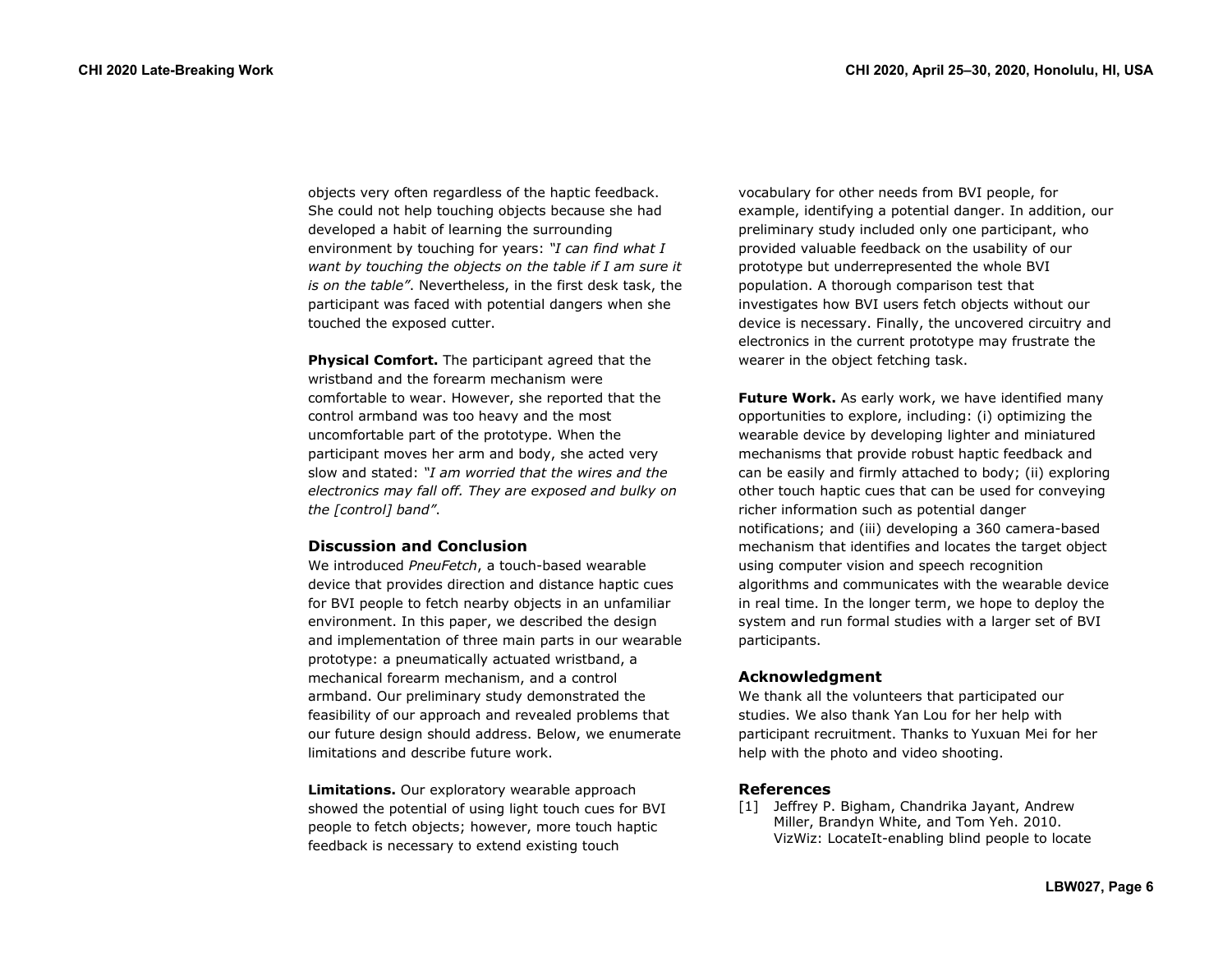objects in their environment. In *2010 IEEE Computer Society Conference on Computer Vision and Pattern Recognition-Workshops,* 65-72. DOI: <https://doi.org/10.1109/CVPRW.2010.5543821>

- [2] Ricardo Chincha and YingLi Tian. 2011. Finding objects for blind people based on SURF features. In *2011 IEEE International Conference on Bioinformatics and Biomedicine Workshops (BIBMW),* 526-527. DOI: <https://doi.org/10.1109/BIBMW.2011.6112423>
- [3] Alexandra Delazio, Ken Nakagaki, Roberta L. Klatzky, Scott E. Hudson, Jill Fain Lehman, and Alanson P. Sample. 2018. Force Jacket: Pneumatically-Actuated Jacket for Embodied Haptic Experiences. In *Proceedings of the 2018 CHI Conference on Human Factors in Computing Systems (CHI '18),* 1–12. DOI: <https://doi.org/10.1145/3173574.3173894>
- [4] Nils Dahlbäck, Arne Jönsson, and Lars Ahrenberg. 1993. Wizard of Oz studies: why and how. In *Proceedings of the 1st international conference on Intelligent user interfaces (IUI '93),* 193–200. DOI:<https://doi.org/10.1145/169891.169968>
- [5] Ruofei Du and Liang He. 2016. VRSurus: Enhancing Interactivity and Tangibility of Puppets in Virtual Reality. In *Proceedings of the 2016 CHI Conference Extended Abstracts on Human Factors in Computing Systems (CHI EA '16),* 2454–2461. DOI: [https://doi.org/10.1145/2851581.2892290](https://doi.org/10.1145/2851581.2892290%20%5b5)
- [6] Anhong Guo, Xiang "Anthony" Chen, Haoran Qi, Samuel White, Suman Ghosh, Chieko Asakawa, and Jeffrey P. Bigham. 2016. VizLens: A Robust and Interactive Screen Reader for Interfaces in the Real World. In *Proceedings of the 29th Annual Symposium on User Interface Software and Technology (UIST '16),* 651–664. DOI: <https://doi.org/10.1145/2984511.2984518>
- [7] Anhong Guo, Saige McVea, Xu Wang, Patrick Clary, Ken Goldman, Yang Li, Yu Zhong, and

Jeffrey P. Bigham. 2018. Investigating Cursorbased Interactions to Support Non-Visual Exploration in the Real World. *In Proceedings of the 20th International ACM SIGACCESS Conference on Computers and Accessibility (ASSETS '18)*, 3–14. DOI: <https://doi.org/10.1145/3234695.3236339>

- [8] Chris Harrison, Shilpa Ramamurthy, and Scott E.Hudson. 2012. On-body Interaction: Armed and Dangerous. In *Proceedings of the Sixth International Conference on Tangible, Embedded and Embodied Interaction (TEI '12)*,69–76. DOI: <http://dx.doi.org/10.1145/2148131.2148148>
- [9] Jonggi Hong, Alisha Pradhan, Jon E. Froehlich, and Leah Findlater. 2017. Evaluating Wrist-Based Haptic Feedback for Non-Visual Target Finding and Path Tracing on a 2D Surface. In *Proceedings of the 19th International ACM SIGACCESS Conference on Computers and Accessibility (ASSETS '17),* 210–219. DOI: <https://doi.org/10.1145/3132525.3132538>
- [10] Liang He, Cheng Xu, Ding Xu, and Ryan Brill. 2015. PneuHaptic: delivering haptic cues with a pneumatic armband. In *Proceedings of the 2015 ACM International Symposium on Wearable Computers (ISWC '15),* 47–48. DOI: <https://doi.org/10.1145/2802083.2802091>
- [11] Liang He, Zijian Wan, Leah Findlater, and Jon E. Froehlich. 2017. TacTILE: A Preliminary Toolchain for Creating Accessible Graphics with 3D-Printed Overlays and Auditory Annotations. In *Proceedings of the 19th International ACM SIGACCESS Conference on Computers and Accessibility (ASSETS '17)*, 397–398. DOI: <https://doi.org/10.1145/3132525.3134818>
- [12] Nur Al-huda Hamdan, Adrian Wagner, Simon Voelker, Jürgen Steimle, and Jan Borchers. 2019. Springlets: Expressive, Flexible and Silent On-Skin Tactile Interfaces. In *Proceedings of the 2019 CHI Conference on Human Factors in Computing*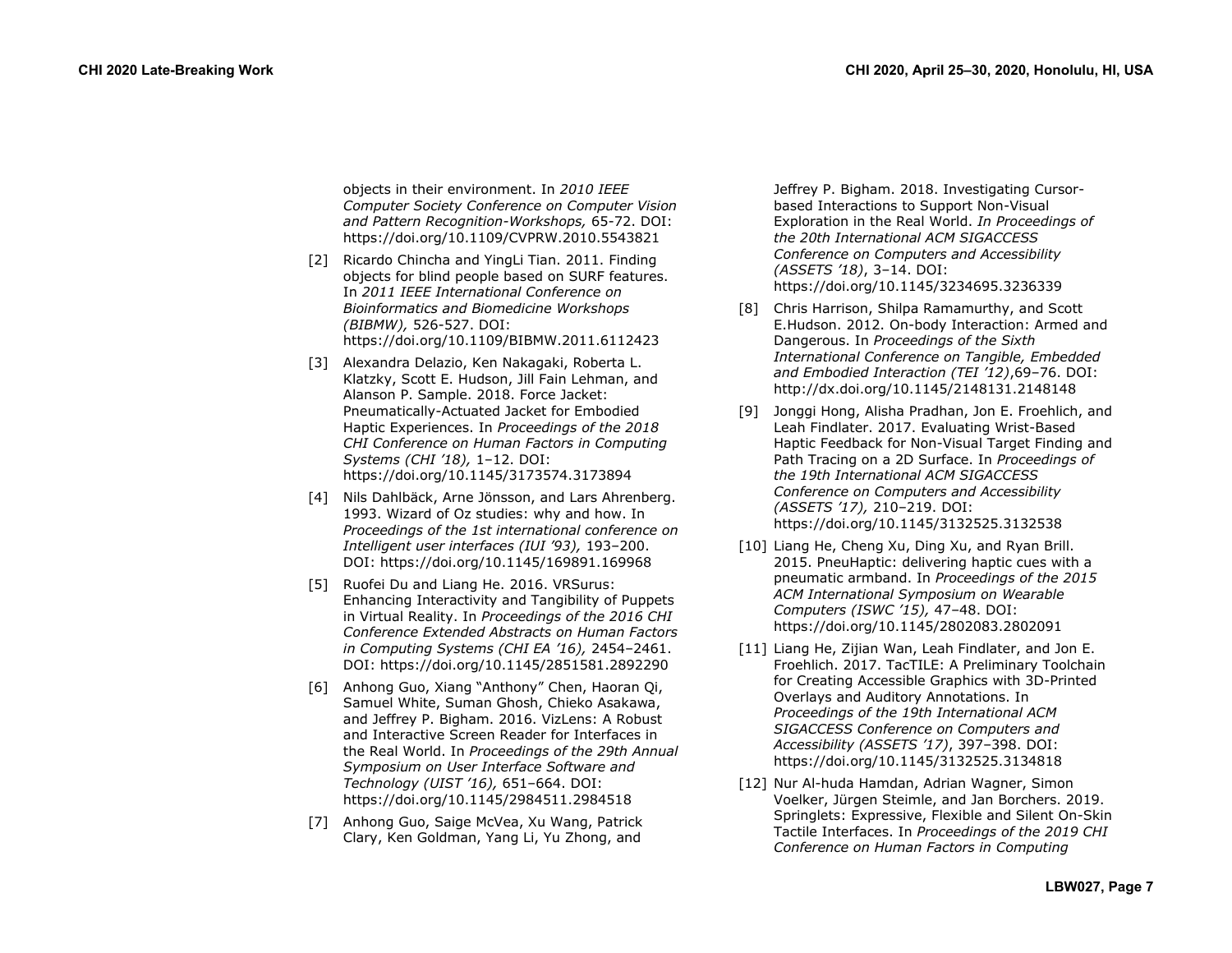*Systems (CHI '19),* 1–14. DOI: <https://doi.org/10.1145/3290605.3300718>

- [13] Teng Han, Qian Han, Michelle Annett, Fraser Anderson, Da-Yuan Huang, and Xing-Dong Yang. 2017. Frictio: Passive Kinesthetic Force Feedback for Smart Ring Output. In *Proceedings of the 30th Annual ACM Symposium on User Interface Software and Technology (UIST '17),* 131–142. DOI:<https://doi.org/10.1145/3126594.3126622>
- [14] Ali Israr and Ivan Poupyrev. 2011. Tactile brush: drawing on skin with a tactile grid display. In *Proceedings of the SIGCHI Conference on Human Factors in Computing Systems (CHI '11),* 2019– 2028. DOI: <https://doi.org/10.1145/1978942.1979235>
- [15] Alexandra Ion, Edward Jay Wang, and Patrick Baudisch. 2015. Skin Drag Displays: Dragging a Physical Tactor across the User's Skin Produces a Stronger Tactile Stimulus than Vibrotactile. In *Proceedings of the 33rd Annual ACM Conference on Human Factors in Computing Systems (CHI '15)*, 2501–2504. DOI: <https://doi.org/10.1145/2702123.2702459>
- [16] Seungwoo Je, Minkyeong Lee, Yoonji Kim, Liwei Chan, Xing-Dong Yang, and Andrea Bianchi. 2018. PokeRing: Notifications by Poking Around the Finger. In *Proceedings of the 2018 CHI Conference on Human Factors in Computing Systems (CHI '18),* 1–10. DOI: <https://doi.org/10.1145/3173574.3174116>
- [17] Slim Kammoun, Christophe Jouffrais, Tiago Guerreiro, Hugo Nicolau, and Joaquim Jorge. 2012. Guiding blind people with haptic feedback. *Frontiers in Accessibility for Pervasive Computing (Pervasive 2012)* 3.
- [18] Shaun K. Kane, Meredith Ringel Morris, and Jacob O. Wobbrock. 2013. Touchplates: low-cost tactile overlays for visually impaired touch screen users. In *Proceedings of the 15th International ACM*

*SIGACCESS Conference on Computers and Accessibility (ASSETS '13)*, Article 22, 1–8. DOI: <https://doi.org/10.1145/2513383.2513442>

- [19] Topi Kaaresoja and Jukka Linjama. 2005. Perception of short tactile pulses generated by a vibration motor in a mobile phone. In *First Joint Eurohaptics Conference and Symposium on Haptic Interfaces for Virtual Environment and Teleoperator Systems. World Haptics Conference,* 471-472. DOI: <https://doi.org/10.1109/WHC.2005.103>
- [20] Orly Lahav and David Mioduser. 2008. Hapticfeedback support for cognitive mapping of unknown spaces by people who are blind. *International Journal of Human-Computer Studies* 66, no. 1: 23-35. DOI: <https://doi.org/10.1016/j.ijhcs.2007.08.001>
- [21] Orly Lahav, David W. Schloerb, Siddarth Kumar, and Mandayam A. Srinivasan. 2008. BlindAid: A learning environment for enabling people who are blind to explore and navigate through unknown real spaces. In *2008 Virtual Rehabilitation,* 193- 197. DOI: <https://doi.org/10.1109/ICVR.2008.4625159>
- [22] Pedro Lopes, Alexandra Ion, and Patrick Baudisch. 2015. Impacto: Simulating Physical Impact by Combining Tactile Stimulation with Electrical Muscle Stimulation. In *Proceedings of the 28th Annual ACM Symposium on User Interface Software & Technology (UIST '15),* 11–19. DOI: <https://doi.org/10.1145/2807442.2807443>
- [23] Pedro Lopes, Patrik Jonell, and Patrick Baudisch. 2015. Affordance++: Allowing Objects to Communicate Dynamic Use. In *Proceedings of the 33rd Annual ACM Conference on Human Factors in Computing Systems (CHI '15),* 2515–2524. DOI: <https://doi.org/10.1145/2702123.2702128>
- [24] Roshan Lalitha Peiris, Yuan-Ling Feng, Liwei Chan, and Kouta Minamizawa. 2019. ThermalBracelet: